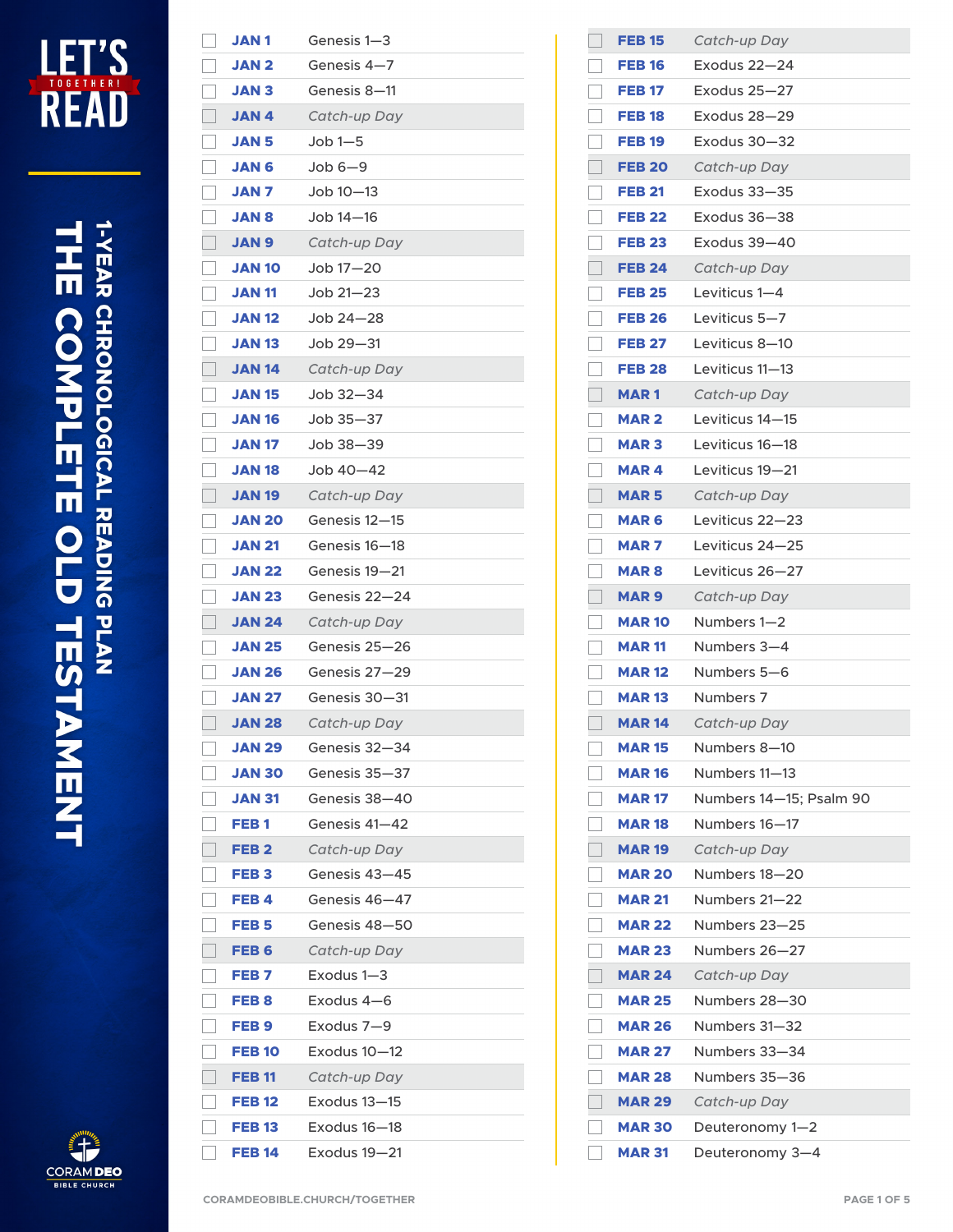

## **THE COMPLETE OLD TESTAMENT**<br>THE COMPLETE OLD TESTAMENT



| <b>APR1</b>      | Deuteronomy 5-7                       |
|------------------|---------------------------------------|
| <b>APR 2</b>     | Catch-up Day                          |
| <b>APR 3</b>     | Deuteronomy 8-10                      |
| APR <sub>4</sub> | Deuteronomy 11-13                     |
| APR <sub>5</sub> | Deuteronomy 14–16                     |
| APR <sub>6</sub> | Catch-up Day                          |
| APR <sub>7</sub> | Deuteronomy 17-20                     |
| APR <sub>8</sub> | Deuteronomy 21-23                     |
| APR <sub>9</sub> | Deuteronomy 24–27                     |
| <b>APR 10</b>    | Catch-up Day                          |
| <b>APR 11</b>    | Deuteronomy 28-29                     |
| <b>APR 12</b>    | Deuteronomy 30-31                     |
| <b>APR 13</b>    | Deuteronomy 32-34; Psalm 91           |
| <b>APR 14</b>    | Catch-up Day                          |
| <b>APR 15</b>    | Joshua 1–4                            |
| <b>APR 16</b>    | Joshua 5-8                            |
| <b>APR 17</b>    | Joshua 9—11                           |
| <b>APR 18</b>    | Catch-up Day                          |
| <b>APR 19</b>    | Joshua 12-15                          |
| <b>APR 20</b>    | Joshua 16—18                          |
| <b>APR 21</b>    | Joshua 19-21                          |
| <b>APR 22</b>    | Joshua 22–24                          |
| <b>APR 23</b>    | Catch-up Day                          |
| <b>APR 24</b>    | Judges 1-2                            |
| <b>APR 25</b>    | Judges 3-5                            |
| <b>APR 26</b>    | Judges 6-7                            |
| <b>APR 27</b>    | Catch-up Day                          |
| <b>APR 28</b>    | Judges 8-9                            |
| <b>APR 29</b>    | Judges 10-12                          |
| <b>APR 30</b>    | Judges 13-15                          |
| <b>MAY1</b>      | Catch-up Day                          |
| <b>MAY 2</b>     | Judges 16-18                          |
| <b>MAY 3</b>     | Judges 19-21                          |
| <b>MAY 4</b>     | Ruth $1-4$                            |
| <b>MAY 5</b>     | Catch-up Day                          |
| <b>MAY 6</b>     | 1 Samuel 1–3                          |
| <b>MAY 7</b>     | 1 Samuel 4-8                          |
| <b>MAY 8</b>     | 1 Samuel 9-12                         |
| <b>MAY 9</b>     | 1 Samuel 13—14                        |
| <b>MAY 10</b>    | Catch-up Day                          |
| <b>MAY 11</b>    | 1 Samuel 15–17                        |
| <b>MAY 12</b>    | Psalm 11; 1 Samuel 18-20;<br>Psalm 59 |
| <b>MAY 13</b>    | 1 Samuel 21—24                        |
| <b>MAY 14</b>    | Catch-up Day                          |

| <b>MAY 15</b> | Psalms 7, 27-31, 34, 52                   |
|---------------|-------------------------------------------|
| <b>MAY 16</b> | Psalms 56, 120, 140-142                   |
| <b>MAY 17</b> | 1 Samuel 25—27                            |
| <b>MAY 18</b> | Catch-up Day                              |
| <b>MAY 19</b> | Psalms 17, 35, 54, 63                     |
| <b>MAY 20</b> | Psalm 18; 1 Samuel 28-31                  |
| <b>MAY 21</b> | Psalms 121, 123-125, 128-130              |
| <b>MAY 22</b> | 2 Samuel 1-4                              |
| <b>MAY 23</b> | Catch-up Day                              |
| <b>MAY 24</b> | Psalms 6, 8-10, 14, 16, 19, 21            |
| <b>MAY 25</b> | 1 Chronicles 1—2                          |
| <b>MAY 26</b> | Psalms 43-45, 49, 84-85, 87               |
| <b>MAY 27</b> | 1 Chronicles 3—5                          |
| <b>MAY 28</b> | Catch-up Day                              |
| <b>MAY 29</b> | Psalms 73, 77-78                          |
| <b>MAY 30</b> | 1 Chronicles 6                            |
| <b>MAY 31</b> | Psalms 81, 88, 92-93                      |
| <b>JUN 1</b>  | 1 Chronicles 7—10                         |
| <b>JUN 2</b>  | Catch-up Day                              |
| <b>JUN 3</b>  | Psalms 102-104                            |
| JUN 4         | 2 Samuel 5:1-10;<br>1 Chronicles 11—12    |
| <b>JUN 5</b>  | Psalm 133                                 |
| <b>JUN 6</b>  | Catch-up Day                              |
| <b>JUN 7</b>  | Psalms 106-107                            |
| <b>S NUL</b>  | 2 Samuel 5:11-6:23;<br>1 Chronicles 13—16 |
| <b>JUN 9</b>  | Psalms 1-2, 15, 22-24, 47, 68             |
| <b>JUN 10</b> | Catch-up Day                              |
| <b>JUN 11</b> | Psalms 89, 96, 100, 101, 105, 132         |
| <b>JUN 12</b> | 2 Samuel 7; 1 Chronicles 17               |
| <b>JUN 13</b> | Psalms 25, 29, 33, 36, 39                 |
| <b>JUN 14</b> | Catch-up Day                              |
| <b>JUN 15</b> | 2 Samuel 8-9; 1 Chronicles 18             |
| <b>JUN 16</b> | Psalms 50, 53, 60, 75                     |
| <b>JUN 17</b> | 2 Samuel 10; 1 Chronicles 19;<br>Psalm 20 |
| <b>JUN 18</b> | Catch-up Day                              |
| <b>JUN 19</b> | Psalms 65-67, 69-70                       |
| <b>JUN 20</b> | 2 Samuel 11-12; 1 Chronicles 20           |
| <b>JUN 21</b> | Catch-up Day                              |
| <b>JUN 22</b> | Psalms 32, 51, 86, 122                    |
| <b>JUN 23</b> | 2 Samuel 13—15                            |
| <b>JUN 24</b> | Catch-up Day                              |
| <b>JUN 25</b> | Psalms 3-4, 12-13, 28, 55                 |

l

 $\sqrt{2}$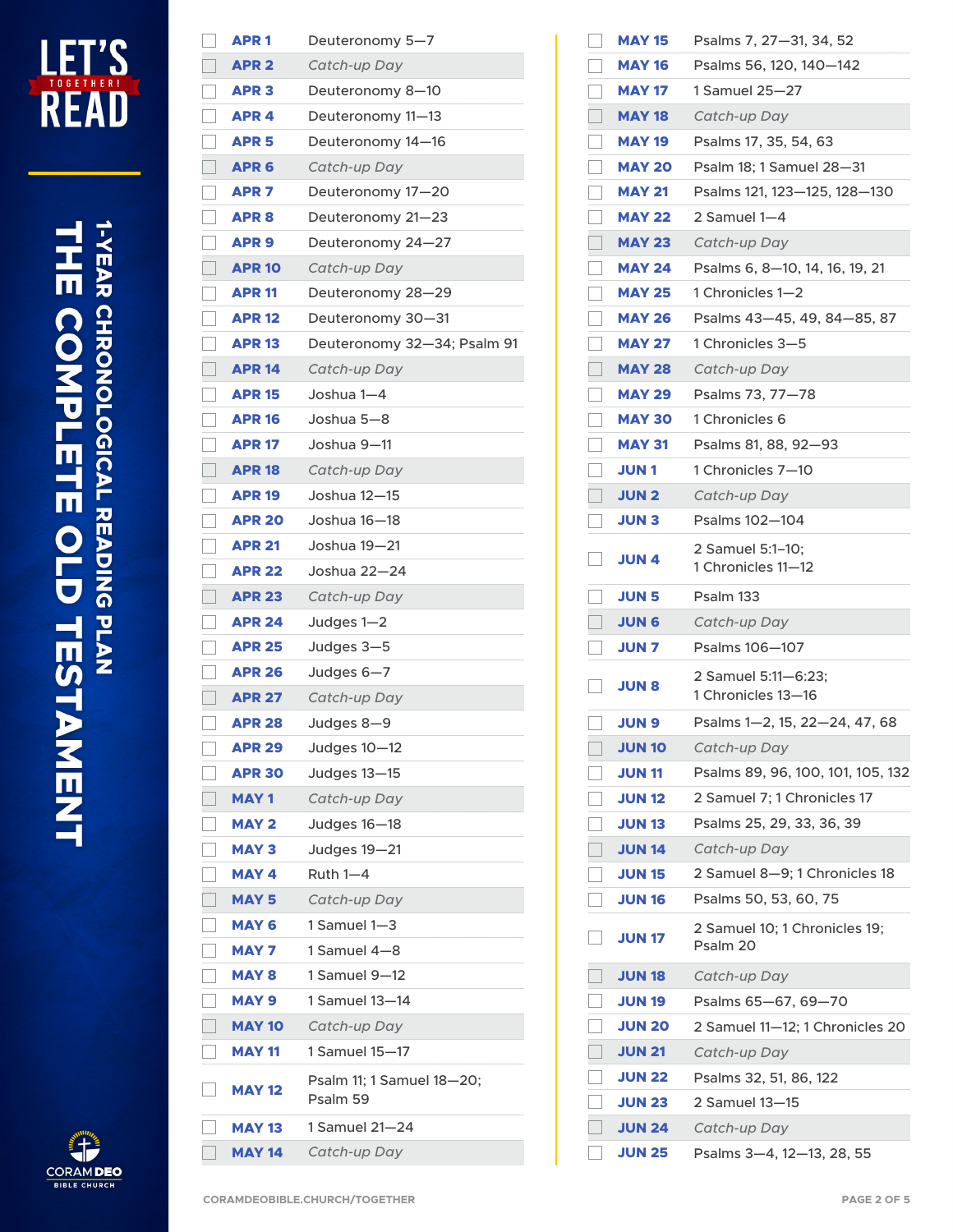

## **THE COMPLETE OLD TESTAMENT**<br>THE COMPLETE OLD TESTAMENT



| <b>JUN 26</b> | 2 Samuel 16—18                               |
|---------------|----------------------------------------------|
| <b>JUN 27</b> | Catch-up Day                                 |
| <b>JUN 28</b> | Psalms 26, 40, 58, 61-62, 64                 |
| <b>JUN 29</b> | 2 Samuel 19—21                               |
| <b>JUN 30</b> | Catch-up Day                                 |
| <b>JUL1</b>   | Psalms 5, 38, 41-42                          |
| <b>JUL 2</b>  | 2 Samuel 22-23; Psalm 57                     |
| <b>JUL3</b>   | Catch-up Day                                 |
| <b>JUL 4</b>  | Psalms 95, 97-99                             |
| <b>JUL 5</b>  | 1 Chronicles 21-22;<br>2 Samuel 24; Psalm 30 |
| <b>JUL 6</b>  | Catch-up Day                                 |
| <b>JUL 7</b>  | Psalms 108-110                               |
| <b>JUL 8</b>  | 1 Chronicles 23-25                           |
| <b>JUL 9</b>  | Catch-up Day                                 |
| <b>JUL 10</b> | Psalms 131, 138-139, 143-145                 |
| <b>JUL 11</b> | 1 Chronicles 26-29; Psalm 127                |
| <b>JUL 12</b> | Catch-up Day                                 |
| <b>JUL 13</b> | Psalms 111-118                               |
| <b>JUL 14</b> | 1 Kings 1—2; Psalms 37, 71, 94               |
| <b>JUL 15</b> | Catch-up Day                                 |
| <b>JUL 16</b> | Psalm 119:1-88                               |
|               |                                              |
| <b>JUL 17</b> | 2 Chronicles 1; 1 Kings 3-4;<br>Psalm 72     |
| <b>JUL 18</b> | Catch-up Day                                 |
| <b>JUL 19</b> | Psalm 119:89–176                             |
| <b>JUL 20</b> | Song of Solomon 1-8                          |
| <b>JUL 21</b> | Catch-up Day                                 |
| <b>JUL 22</b> | Proverbs 1–3                                 |
| <b>JUL 23</b> | Proverbs 4-6                                 |
| <b>JUL 24</b> | Proverbs 7-9                                 |
| <b>JUL 25</b> | Proverbs 10–12                               |
| <b>JUL 26</b> | Catch-up Day                                 |
| <b>JUL 27</b> | Proverbs 13-15                               |
| <b>JUL 28</b> | Proverbs 16-18                               |
| <b>JUL 29</b> | Proverbs 19–21                               |
| <b>JUL 30</b> | Proverbs 22–24                               |
| <b>JUL 31</b> | Catch-up Day                                 |
| <b>AUG1</b>   | 2 Chronicles 2-3; 1 Kings 5-6                |
| <b>AUG 2</b>  | 2 Chronicles 4; 1 Kings 7                    |
| <b>AUG3</b>   | Catch-up Day                                 |
| <b>AUG4</b>   | 2 Chronicles 5; 1 Kings 8                    |
| <b>AUG 5</b>  | 2 Chronicles 6-7; Psalm 136                  |
| <b>AUG 6</b>  | Catch-up Day                                 |

| <b>AUG 8</b>   | 2 Chronicles 8; 1 Kings 9               |
|----------------|-----------------------------------------|
| <b>AUG 9</b>   | Catch-up Day                            |
| <b>AUG 10</b>  | Proverbs 25–26                          |
| <b>AUG 11</b>  | Proverbs 27-29                          |
| <b>AUG 12</b>  | Ecclesiastes 1–6                        |
| <b>AUG 13</b>  | Ecclesiastes 7-12                       |
| <b>AUG 14</b>  | Catch-up Day                            |
| <b>AUG 15</b>  | 2 Chronicles 9; 1 Kings 10-11           |
| <b>AUG 16</b>  | Proverbs 30-31                          |
| <b>AUG 17</b>  | Catch-up Day                            |
| <b>AUG 18</b>  | 1 Kings 12-14                           |
| <b>AUG 19</b>  | 2 Chronicles 10—12                      |
| <b>AUG 20</b>  | Catch-up Day                            |
| <b>AUG 21</b>  | 2 Chronicles 13-16;<br>1 Kings 15:1-24  |
| <b>AUG 22</b>  | 1 Kings 15:25-16:34;<br>2 Chronicles 17 |
| <b>AUG 23</b>  | Catch-up Day                            |
| <b>AUG 24</b>  | 1 Kings 17-19                           |
| <b>AUG 25</b>  | 1 Kings 20-21                           |
| <b>AUG 26</b>  | Catch-up Day                            |
| <b>AUG 27</b>  | 2 Chronicles 18; 1 Kings 22             |
| <b>AUG 28</b>  | 2 Chronicles 19–23                      |
| <b>AUG 29</b>  | Catch-up Day                            |
| <b>AUG 30</b>  | Obadiah 1; Psalms 82-83                 |
| <b>AUG 31</b>  | 2 Kings 1-4                             |
| <b>SEPT1</b>   | Catch-up Day                            |
| <b>SEPT 2</b>  | 2 Kings 5–8                             |
| <b>SEPT 3</b>  | 2 Kings 9-11                            |
| <b>SEPT 4</b>  | Catch-up Day                            |
| <b>SEPT 5</b>  | 2 Kings 12-13; 2 Chronicles 24          |
| <b>SEPT 6</b>  | 2 Kings 14; 2 Chronicles 25             |
| <b>SEPT 7</b>  | Catch-up Day                            |
| <b>SEPT 8</b>  | Jonah 1—4                               |
| <b>SEPT 9</b>  | 2 Kings 15; 2 Chronicles 26             |
| <b>SEPT 10</b> | Catch-up Day                            |
| <b>SEPT 11</b> | Isaiah 1—4                              |
| <b>SEPT 12</b> | Isaiah 5-8                              |
| <b>SEPT 13</b> | Catch-up Day                            |
| <b>SEPT 14</b> | Amos 1–5                                |
| <b>SEPT 15</b> | Amos $6-9$                              |
| <b>SEPT 16</b> | Catch-up Day                            |
| <b>SEPT 17</b> | Isaiah 9-12; 2 Chronicles 27            |
| <b>SEPT 18</b> | Micah 1—7                               |
| <b>SEPT 19</b> | Catch-up Day                            |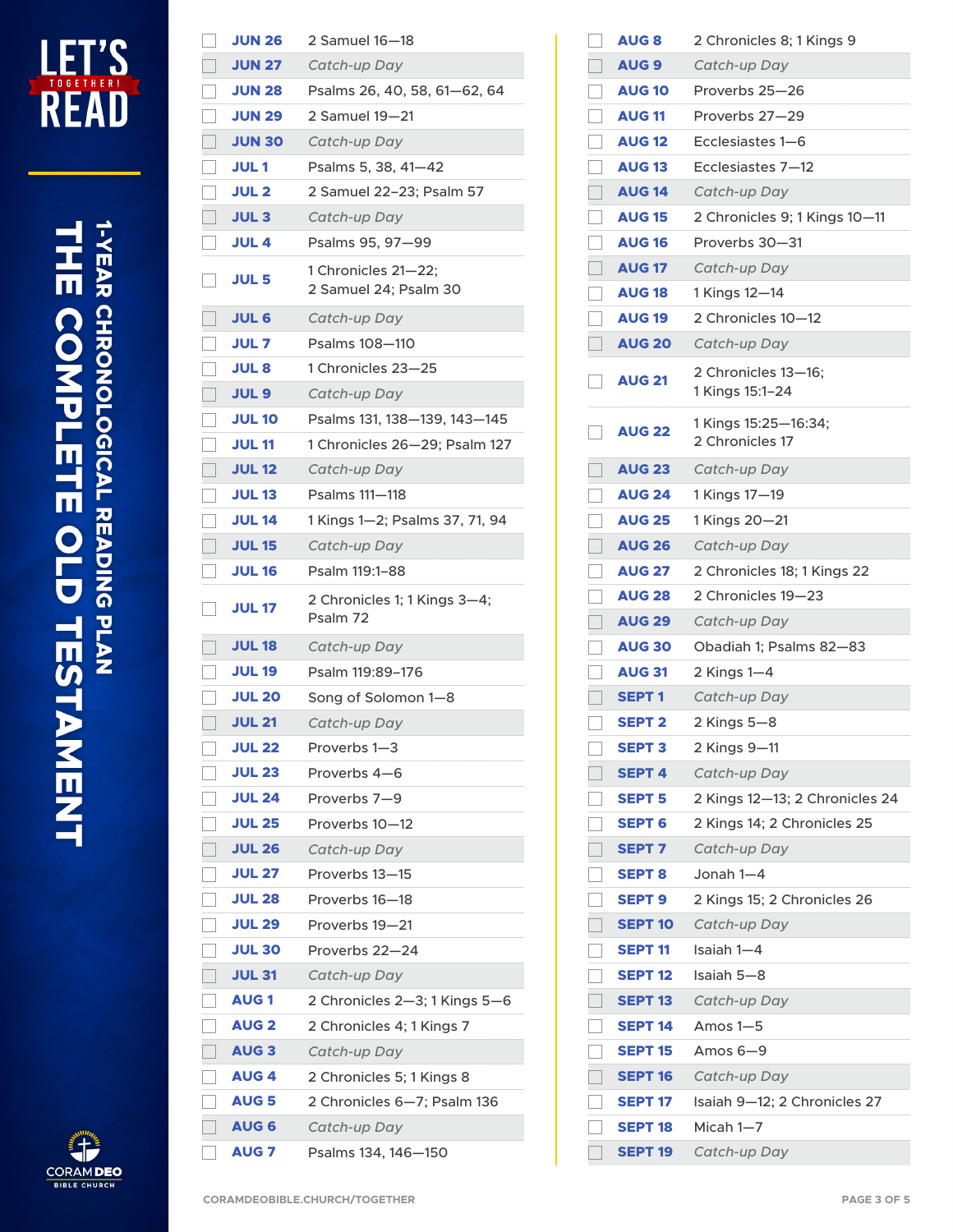

| CORAM <b>DEO</b>    |
|---------------------|
| <b>BIBLE CHURCH</b> |

|   | <b>SEPT 20</b>   | 2 Kings 16-17; 2 Chronicles 28                  |
|---|------------------|-------------------------------------------------|
|   | <b>SEPT 21</b>   | Isaiah 18—22                                    |
|   | <b>SEPT 22</b>   | Catch-up Day                                    |
|   | <b>SEPT 23</b>   | Isaiah 23—27                                    |
|   | <b>SEPT 24</b>   | 2 Kings 18:1-8;<br>2 Chronicles 29-31; Psalm 48 |
|   | <b>SEPT 25</b>   | Catch-up Day                                    |
|   | <b>SEPT 26</b>   | Isaiah 35—36                                    |
|   | <b>SEPT 27</b>   | Hosea $1 - 7$                                   |
|   | <b>SEPT 28</b>   | Hosea 8—14                                      |
|   | <b>SEPT 29</b>   | Catch-up Day                                    |
|   | <b>SEPT 30</b>   | Isaiah 28—30                                    |
| Ξ | OCT 1            | Isaiah 31-34                                    |
|   | OCT <sub>2</sub> | Isaiah 35-36                                    |
|   | OCT <sub>3</sub> | Catch-up Day                                    |
|   | OCT <sub>4</sub> | Isaiah 37-39; Psalm 76                          |
|   | OCT <sub>5</sub> | Isaiah 40-43                                    |
|   | OCT 6            | Isaiah 44—48                                    |
|   | OCT <sub>7</sub> | Catch-up Day                                    |
|   | OCT <sub>8</sub> | 2 Kings 18:9-19:37;<br>Psalms 46, 80, 135       |
|   | OCT <sub>9</sub> | Isaiah 49—53                                    |
|   | <b>OCT 10</b>    | Catch-up Day                                    |
|   | <b>OCT 11</b>    | Isaiah 54—58                                    |
|   | <b>OCT 12</b>    | Isaiah 59—63                                    |
|   | <b>OCT 13</b>    | Isaiah 64–66                                    |
|   | <b>OCT 14</b>    | Catch-up Day                                    |
|   | <b>OCT 15</b>    | 2 Kings 20-21                                   |
|   | <b>OCT 16</b>    | 2 Chronicles 32—33                              |
|   | <b>OCT 17</b>    | Nahum 1-3                                       |
|   | <b>OCT 18</b>    | Catch-up Day                                    |
|   | <b>OCT 19</b>    | 2 Kings 22-23;<br>2 Chronicles 34-35            |
|   | <b>OCT 20</b>    | Zephaniah 1-3                                   |
|   | <b>OCT 21</b>    | Catch-up Day                                    |
|   | <b>OCT 22</b>    | Jeremiah 1–3                                    |
|   | <b>OCT 23</b>    | Jeremiah 4—6                                    |
|   | <b>OCT 24</b>    | Jeremiah 7-9                                    |
|   | <b>OCT 25</b>    | Jeremiah 10—13                                  |
|   | <b>OCT 26</b>    | Catch-up Day                                    |
|   | <b>OCT 27</b>    | Jeremiah 14—17                                  |
|   | <b>OCT 28</b>    | Jeremiah 18-22                                  |
|   | <b>OCT 29</b>    | Jeremiah 23—25                                  |
|   | <b>OCT 30</b>    | Catch-up Day                                    |
|   | OCT 31           | Jeremiah 26—29                                  |

| <b>NOV1</b>      | Jeremiah 30—31                 |
|------------------|--------------------------------|
| <b>NOV 2</b>     | Jeremiah 32—34                 |
| <b>NOV3</b>      | Jeremiah 35—37                 |
| <b>NOV 4</b>     | Catch-up Day                   |
| <b>NOV 5</b>     | Jeremiah 38-40; Psalms 74, 79  |
| <b>NOV 6</b>     | 2 Kings 24–25; 2 Chronicles 36 |
| <b>NOV 7</b>     | Habakkuk 1—3                   |
| <b>NOV 8</b>     | Catch-up Day                   |
| <b>NOV 9</b>     | Jeremiah 41-45                 |
| <b>NOV 10</b>    | Jeremiah 46-48                 |
| <b>NOV 11</b>    | Jeremiah 49-50                 |
| <b>NOV 12</b>    | Jeremiah 51–52                 |
| <b>NOV 13</b>    | Catch-up Day                   |
| <b>NOV 14</b>    | Lamentations 1:1—3:36          |
| <b>NOV 15</b>    | Lamentations 3:37-5:22         |
| <b>NOV 16</b>    | Catch-up Day                   |
| <b>NOV 17</b>    | Ezekiel 1-4                    |
| <b>NOV 18</b>    | Ezekiel 5-8                    |
| <b>NOV 19</b>    | Ezekiel 9–12                   |
| <b>NOV 20</b>    | Catch-up Day                   |
| <b>NOV 21</b>    | Ezekiel 13–15                  |
| <b>NOV 22</b>    | Ezekiel 16–17                  |
| <b>NOV 23</b>    | Ezekiel 18–19                  |
| <b>NOV 24</b>    | Ezekiel 20–21                  |
| <b>NOV 25</b>    | Catch-up Day                   |
| <b>NOV 26</b>    | Ezekiel 22–23                  |
| <b>NOV 27</b>    | Ezekiel 24-27                  |
| <b>NOV 28</b>    | Ezekiel 28–31                  |
| <b>NOV 29</b>    | Catch-up Day                   |
| <b>NOV 30</b>    | Ezekiel 32-34                  |
| <b>DEC1</b>      | Ezekiel 35–37                  |
| DEC <sub>2</sub> | Ezekiel 38-39                  |
| DEC <sub>3</sub> | Ezekiel 40-41                  |
| DEC <sub>4</sub> | Catch-up Day                   |
| <b>DEC5</b>      | Ezekiel 42–43                  |
| DEC <sub>6</sub> | Ezekiel 44-45                  |
| <b>DEC 7</b>     | Ezekiel 46–48                  |
| <b>DEC 8</b>     | Joel $1 - 3$                   |
| DEC <sub>9</sub> | Catch-up Day                   |
| <b>DEC 10</b>    | Daniel 1-3                     |
| <b>DEC 11</b>    | Daniel 4–6                     |
| <b>DEC 12</b>    | Daniel 7-9                     |
| <b>DEC 13</b>    | Daniel 10-12                   |
| <b>DEC 14</b>    | Catch-up Day                   |
| <b>DEC 15</b>    | $Exra 1-3$                     |